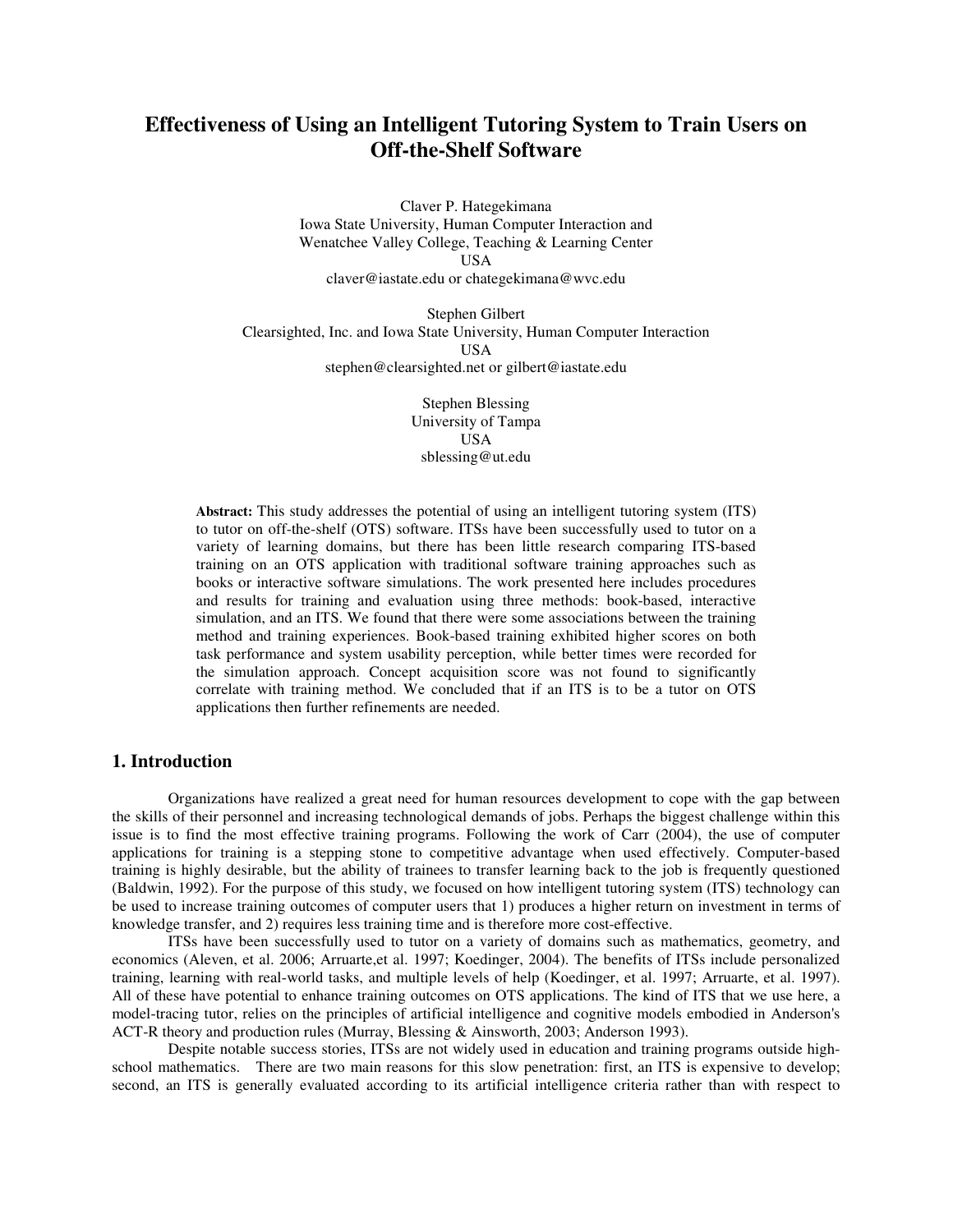educational effectiveness (Corbett & Anderson, 1997). If an ITS is to be a training model of choice for students and personnel using off-the-shelf software, validation of its effect on learning is critical.

Most ITS-based training developers have integrated the ITS with the training application itself, often creating the user interface from scratch to work seamlessly with the tutor. This current research stems from a larger project at Clearsighted, Inc. that attempts to link ITSs to OTS applications to create better training environments than currently available. Using this technique, students using the system interact with the actual software on which they are being trained, not a simulation or some other facsimile.

All three of the learning conditions are self-paced, which Simon and Werner (1996), and Anderson (1995) argue that computer users prefer for training, especially for computer-related training. Self-paced instruction provides computer users with greater opportunity for practice than the instructor-led training approach. Simon and Werner indicated that lectures appear to be stronger in providing trainees with understanding, although generally without the opportunity to practice as provided by other techniques, e.g., computer users can often figure things out for themselves.

Below we describe a December 2007 experiment involving three different learning conditions: 1) bookbased, 2) interactive simulation movies, and 3) model-tracing ITS. We chose book-based instruction because it is a widely-used method for learning computer applications. We also chose interactive simulation movies built with Adobe Captivate 2 not only because they are currently a cutting edge technology that simplifies the task of creating training demos and simulations, but also because simulations permit the attainment of learning goals which are beyond traditional methods (Hooper & Thomas, 1991). However, these training media often offer relatively passive learning experiences which are not personalized.

## **2. Methods**

#### **2.1 Participants**

Participants in the experiment were undergraduate students from a public school in the Midwest. Potential participants were invited to register online and were filtered based on previous Adobe Photoshop experience and major (in particular, excluding computer science and graphic arts majors). Thirty five dollars and a chance to win one of four iPod Nanos were used as incentives. The study required a commitment to attend both a 120-minute training session and a 90-minute testing session one week later.

The sample consisted of 75 participants of whom five did not disclose their demographic information. We identified 39 male and 31 female participants. Sixty nine were in the 18-24-age group and one participant was in the 25-35-age group. All participants reported that they use computers everyday. Most of them (*n*=50) described themselves as average computer users, though there were19 advanced users and 1 novice computer user. None of them had experience with Paint.NET or was familiar with an intelligent tutoring system. Their levels of education ranged from freshman (16), sophomore (21), junior (20), and senior (11). Participants were from a wide variety of majors including business (18), engineering (15), educations, and psychology (5).

#### **2.2 Materials and Procedure**

The target application for training was Paint.NET, an open source application with basic features similar to Adobe Photoshop. Training and testing experiment sessions were administered in a spacious and modern campus classroom equipped with 40-networked computers. To allow for participants' schedules and the room capacity, there were four identical training sessions and four identical testing sessions that followed. Participants were randomly assigned to one of the three training conditions. After completing training, they returned at the same time one week later to complete three test tasks in Paint.NET without support. Training sessions started with a welcome message. Participants were given an overview of what the experiment was about with emphasis on the sequence of the events during the training and the testing sessions. Other information the facilitator provided included incentives, confidentiality, and dealing with technical issues (e.g., what to do if the application freezes). They were also advised that they could answer or leave out any question they feel uncomfortable with or withdraw at any time without penalty.

Next, all participants watched a video clip that introduced them to the basic features of Paint.NET (headphones were provided) and filled out a questionnaire for demographic information. They then completed 12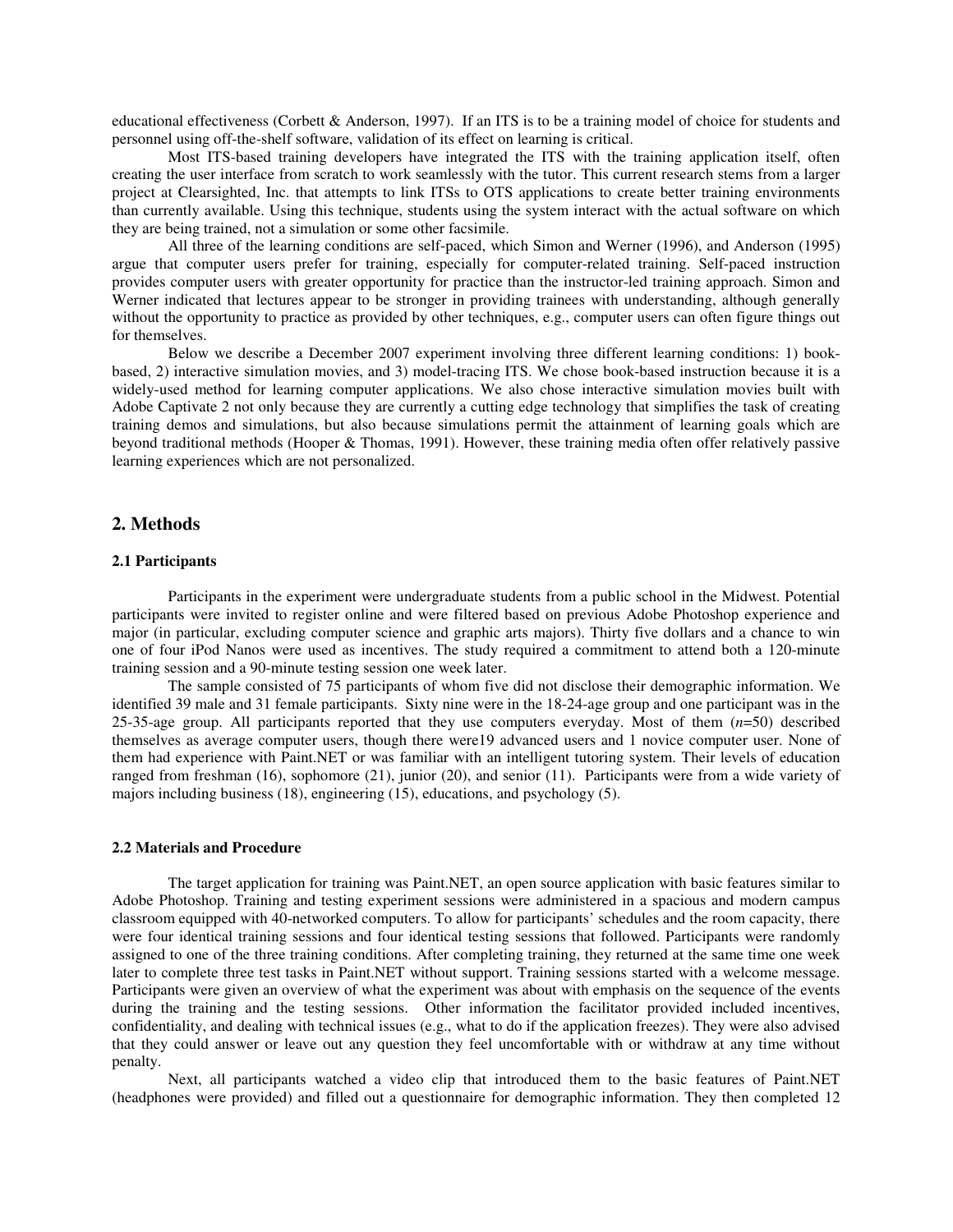training tasks with scaffolding based on their assigned conditions (book, simulation, ITS). Time on each training task was recorded. Additionally, they completed a 10-item system usability questionnaire developed based on the scale of Brooke (1996). Finally, they completed a 3-item attitudinal questionnaire about their experience:

- What are three things you liked about the training you received?
- What are three things you did not like about the training you received?
- Did the training you received help you use Paint.NET better than you would have without it? If yes, how? Otherwise, what do you see to be its weaknesses?

After one week, participants returned to the same computer lab and completed a questionnaire designed to test conceptual knowledge of image manipulation as well as three performance tasks in Paint.NET. Testing sessions ended by giving participants \$35 compensation for their time and announcing the winners of the iPods. To ensure fairness, a computer application randomly picked a winning number among the 4-digit student identification numbers used throughout the study.

Because the research question focused on the effectiveness of three training approaches, identical content was used in all three media as much as possible (see strengths and limitations in Table 1). At the same time, the natural affordances of each medium led to different characteristics in the training experience. It is typically easier to flip back and forth among pages in a book, for example, than to refer back to previously viewed video footage. All three training methods used a learning-by-doing approach. Tasks featured a brief motivating scenario, "*What's the Point"* and a high-level goal and specific requirements, as well as background information labeled "*Concepts.*" The three methods differed primarily in how they presented the steps for reaching the goal. The results were analyzed to establish the effectiveness of each training method using four measures:

- Total training time
- Concept acquisition score
- Task performance score, and
- System usability perception

**Table 1**: Comparison of strengths and limitations of book, simulation and intelligent tutoring system

| <b>Opportunity for strength or weakness</b>                                | <b>Book</b> | <b>Simulation</b> | <b>ITS</b> |
|----------------------------------------------------------------------------|-------------|-------------------|------------|
| Interaction with software you are learning (Paint.NET)                     | High        | $Low*$            | High       |
| Learn-by-doing (use a real world exercise for learner to practice)<br>٠    | High        | Medium*           | High       |
| Self paced instruction (adjust to learner's speed)<br>٠                    | High        | Medium**          | High       |
| Detailed step-by-step instruction on how to complete the task<br>$\bullet$ | High        | None              | None       |
| Demonstration by using example (vicarious learning)<br>٠                   | None        | $High***$         | None       |
| Help on demand (built-in Paint.NET help was disabled)                      | None        | Low               | High       |
| Just in time help (automated timely feedback)                              | None        | High              | High       |
| Multiple paths to the solution                                             | None        | None              | High       |
| Alternate the sequence of tasks                                            | High        | None              | High       |
| Revisit previously viewed material                                         | High        | None              | None       |

*\* Learner interacts with screen shots of Paint.NET rather than the actual Paint.NET software.*

*\*\* Learner can not speed up or slow down the transition time between slides.*

*\*\*\* Learner watches a demo that introduces new skills needed to complete the training tasks.*

# **3. Results and Discussion**

Data were analyzed by using SAS general linear models procedures (SAS Institute, 2003). There was one independent variable (training method) and four dependant variables (total training time in minutes, concept acquisition score, task performance score and system usability perception score). Results indicated that training condition has the potential to significantly influence training experience. Our expectation in the study was that the ITS group would learn the material better, in terms of total training time and post-test measures, than the other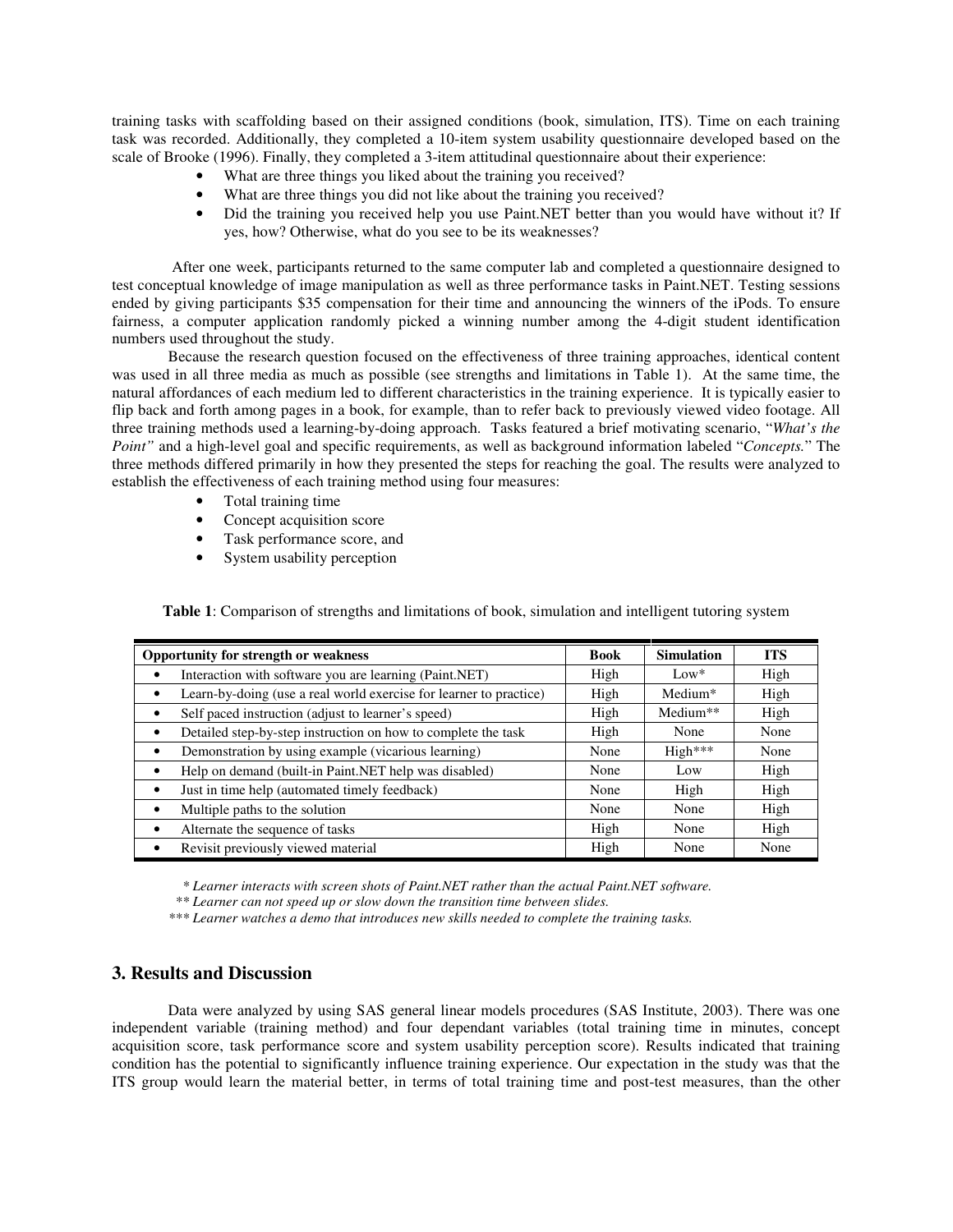groups. What follows however, are the contrary results from our December 2007 experiment (see descriptive statistics in Table 2).

|                                                        | n  | Min   | <b>Max</b> | Mean   |  |  |
|--------------------------------------------------------|----|-------|------------|--------|--|--|
| Total training time in minutes $(F(2,52)=3.59, p=.04)$ |    |       |            |        |  |  |
| Book                                                   | 17 | 37.12 | 71.42      | 56.86a |  |  |
| Simulation                                             | 24 | 30.83 | 75.80      | 46.85b |  |  |
| ITS                                                    | 14 | 31.33 | 80.70      | 57.60a |  |  |
| Concept acquisition score $(F=(2,72)=1.459, p=0.239)$  |    |       |            |        |  |  |
| <b>Book</b>                                            | 24 | 4.00  | 9.00       | 6.92a  |  |  |
| Simulation                                             | 26 | 1.00  | 10.00      | 6.12a  |  |  |
| <b>ITS</b>                                             | 25 | 2.00  | 9.00       | 6.12a  |  |  |
| Task performance score $(F(2,64)=3.859, p=0.026)$      |    |       |            |        |  |  |
| Book                                                   | 18 | 11.00 | 40.00      | 25.00a |  |  |
| Simulation                                             | 25 | 4.50  | 35.00      | 17.70b |  |  |
| <b>ITS</b>                                             | 23 | 6.00  | 34.50      | 22.56a |  |  |
| Usability perception score $(F(2,71)=7.611, p=0.001)$  |    |       |            |        |  |  |
| <b>Book</b>                                            | 24 | 45.00 | 76.50      | 60.28a |  |  |
| Simulation                                             | 26 | 40.50 | 72.00      | 59.89a |  |  |
| ITS                                                    | 24 | 33.75 | 69.75      | 50.91b |  |  |

**Table 2**: Comparison of participant scores on measures of training mode success

*Means followed by the same letter within column are not significantly different (p>0.05)*

On the task performance score the book group (*M=25.00*) and the ITS (*M=22.56*) were significantly different than the score of simulation group (*M=17.70*). The scores of book and ITS however, were marginally significantly different*.* This finding was consistent with the results of a December 2006 pilot study with seven participants where the means of the book and the simulation groups on both concept and task performance scores were not significantly different at the outset.

Likewise, the overall system usability perception rating for the book group (*M=60.28*) was significantly better than the rating for the ITS  $(M=50.91)$ ; but the ratings of book and simulation were not statistically significantly different. This was not the case during a December 2006 pilot study where simulation group significantly reported their system as more usable than the book group. Due to the small sample size  $(n=7)$ ; however, it was hard to draw strong conclusions from the pilot study.

Despite this, the present data showed that the simulation group (*M=46.85*) used less total training time (less time being desirable) than both the book (*M=56.86*) and the ITS (*M=57.60*), a significant difference while the total training time for book and ITS were marginally significantly different.

On the open-ended questionnaire, almost all participants in all conditions expressed that the training they received help them use Paint.NET better than they would have without it. The systems showed them where to find the features of the software, introduced them to new concepts and provided hands experience that taught something new. Only two out of 24 participants in the book condition and two out of 26 participants in the simulation indicated that the training modes they received were not helpful. For example, unsatisfied book participants felt that they would have had less frustration if there were offered a different type of training, otherwise they would have preferred to experiment on their own rather than following every step outlined in the book. At the same time frustrated simulation participants expressed that they would have preferred freedom to struggle while discovering how Paint.NET works rather than being forced to one way of doing things when there could be other alternatives. Probably this was a matter of learning preferences that was not well matched with the assigned training conditions.

While participants with book-based instruction were told exactly what to do and enjoyed skimming and sometimes skipping background instructions, they also reported frustration completing tasks. The book was criticized because it was not interactive, did not provide sufficient help, and was much like a long and arduous lab assignment. Participants ended up skipping some steps, which somewhat hurt their task performance even though they performed equally well as the ITS group and better than the simulation. Alternating back and forth between physical pages and the computer screen was also seen as a downside. However, none of these criticisms was repeated at an alarming rate.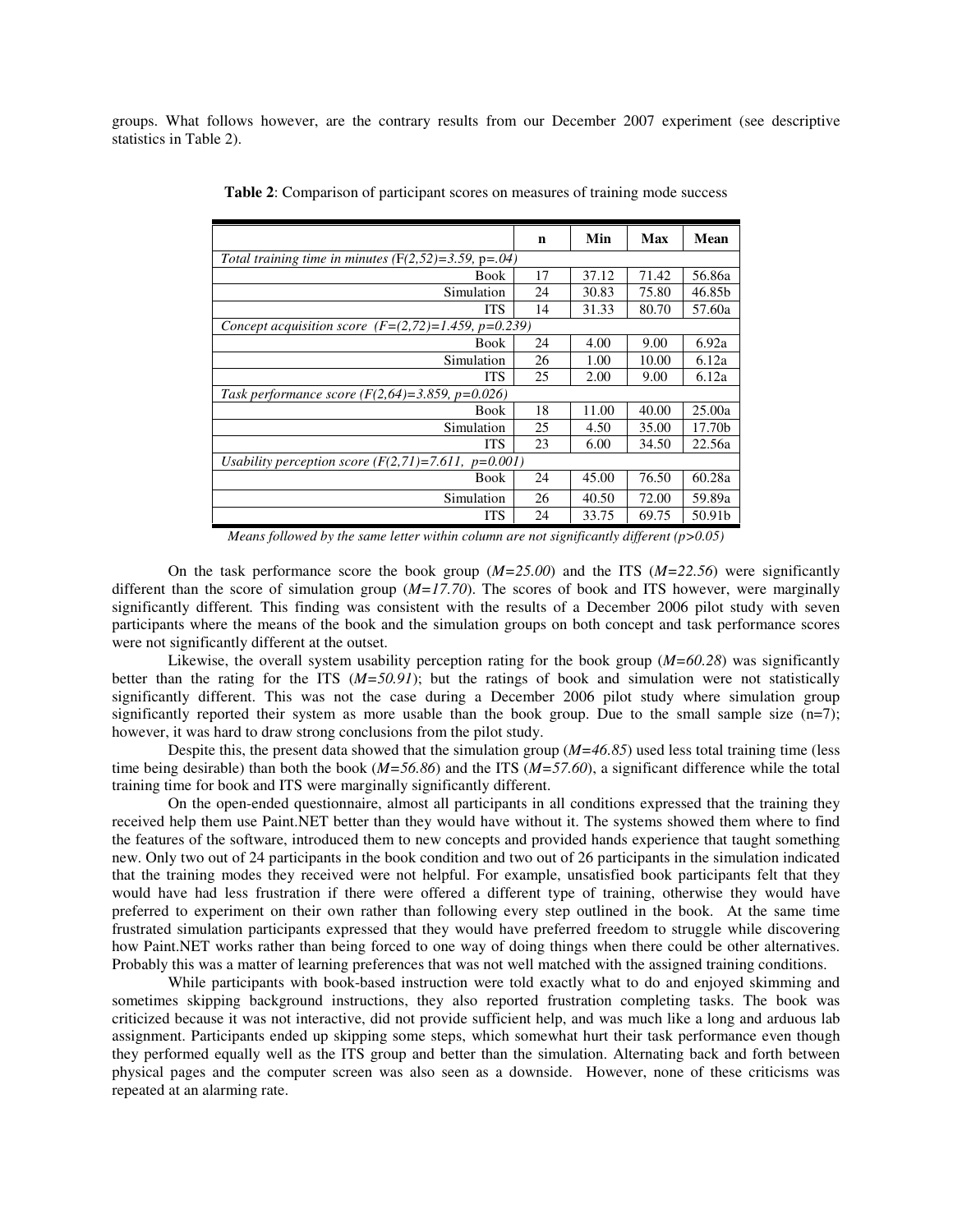The majority of simulation participants indicated that their system was clear in giving instructions. Unlike book-based instructions, clicking through the simulations and seeing the steps that participants would need to do to succeed (vicarious learning) was an advantage. They also liked just-in-time help, a pop-up window that provided instruction in case of error. Their system controlled the learning environment rather than the learners because the option to proceed to the next step depended on the success of current step. This guaranteed successful completion of the task, but it minimized the amount of creativity. About 95% of the participants felt like simulations: 1) did most of the work, 2) did not teach the concepts well enough, 3) did not support multiple paths through the software, and 4) presented tasks and steps in a fixed linearly fashion. About a half of the participants indicated their system: 1) did not offer the same level of flexibility to refer back to previously presented materials as the printed material allowed users to skim instructions, and 2) did not provide option to speed up or slow down the transition time between slides to accommodated speed of faster or slower readers.

Similarly, the ITS group enjoyed a high level of creativity because their system supported multiple paths to the solution. The most appreciated feature of ITS was the hint function. Unlike the book and the simulation, ITS participants could ask for a hint which presented different levels of guidance. There was also just-in-time (JIT) help that displayed a message when a mistake was made. Participants could alternate the sequence of tasks, but a sequential order was encouraged. However, almost all participants expressed that the ITS did not offer an exhaustive list of paths to the solution. It forced users to successfully complete a given subgoal in order to proceed to the next subgoal. Some reported that it was too sensitive in displaying error messages. Other complaints were technical issues including frequent application freeze.

The interesting results come from the ITS's ability to track learners' actions. It was observed that participants visited all additional content (What's the Point and Concepts information) for the first few tasks. As they learned how the system worked, different participants selected different paths. Some participants relied only on What's the Point direction that described the goal of the exercise and ignored the Concepts link. Also, many participants frequently asked for hints as they did not have step-by-step instructions to guide them. Fortunately, the different levels of requested help not only provided guidance leading to the solution, but also offered enrichment with conceptual explanation. Arguably, the help provided by ITS was comparable to the step-by-step instructions supported by book. The results exemplified that currently supported multiple paths was a matching approach to stepby-step instruction supported by book. A higher number of paths to the solution would have potentially resulted in a more favorable result on task performance than the book and simulation. It would also have minimized the frequency of requesting help which had direct effect on the time spent on the training tasks. Minimizing technical issues (e.g., application freeze) and better curriculum presentation (e.g., unconditional transition to the next task and offering the option to follow step-by-step instruction) could have minimized frustration, which had direct effect on system usability perception and concept acquisition scores.

It is hoped that the information from the current study will make it possible for ITS designers to improve the technical component of the system, presentation of the curriculum, and system usability. Refinements should lead to improved measures on educational system effectiveness; otherwise the alternative systems we examined seem to be the best options.

# **4. References**

Aleven, V., McLaren, B., Roll, I. & Koedinger, K.R. (2006). Toward meta-cognitive Tutoring: A Model of Help-Seeking with a Cognitive Tutor. *International Journal of Artificial Intelligence in Education*, 16, 101-130.

Anderson, J.R., Corbett, A.T., Koedinger, K. R. & Pelletier, R. (1995). Cognitive tutors: Lessons learned. *The Journal of the Learning Sciences*, 4, 167-207.

Anderson, J.R. (1993). *Rules of the Mind*. Hillsdale, NJ: Erlbaum.

Arruarte, A., Fernandez-Castro, I. & Greer, J.E. (1997). The IRIS Shell:"How to Build ITSs from Pedagogical and Design Requisites. *International Journal of Artificial Intelligence in Education*, 8, 341-381.

Baldwin, T.T. (1992). Effects of alternative modeling strategies on outcomes of interpersonal skills training. *Journal of Applied Psychology*, 77, 147-154.